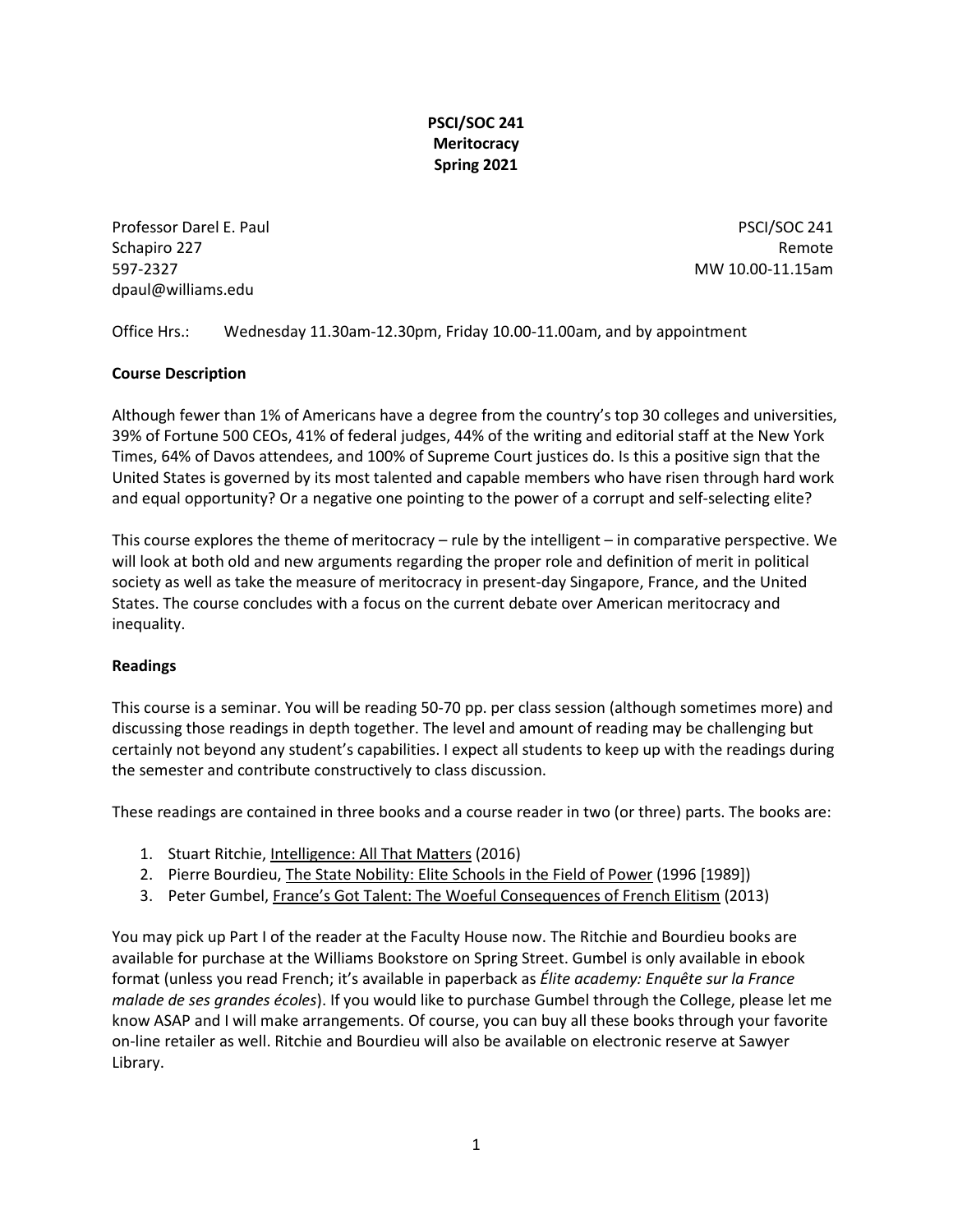### **Course expectations**

Our course is a seminar, not a lecture. That means I expect everyone to participate in class discussion, which will occupy the bulk of our time together each day.

In order for all of us to get the most out of this course, I expect all students to faithfully keep up with the readings throughout the entire term. Readings assigned for a particular class session will be the topic for that day's discussion, and therefore you should complete them prior to class. Please come to each class prepared to discuss and to learn from one another.

Finally, regular attendance and participation is valued, expected, and essential for you to succeed both in this course and at Williams generally. Please notify me (preferably by email) if you will be missing class for any reason.

### **Course requirements**

- *One long paper* During the semester you will write one long (1700-2300 words excluding notes/bibliography) analytic paper responding to a prompt based on a large section of the course readings. Each student will write either the first assignment based on 'Introduction to meritocracy' or the second based on 'Meritocracy in comparative perspective'. I will distribute prompts about ten days before the paper is due. All papers must have a cover page with title and word count, 1-in. margins, double-spacing, and 11-pt. font minimum. Due dates are as follows:
	- 1. 'Introduction to meritocracy' paper, due Monday, March 29, 5.00pm
	- 2. 'Meritocracy in comparative perspective' paper, due Wednesday, May 19, 5.00pm
- *One short paper* During the semester you will write one short (1200-1500 words excluding notes/bibliography) reflection paper based on one of five short collections of course readings. Each student must write this paper outside the large section of readings that are the foundation of his/her long paper. Thus if you write your long paper on the 'Introduction to meritocracy' section of the course, you must write your short paper on the 'Meritocracy in comparative perspective' section, and vice versa. I will distribute no prompts for the short paper. You will choose your own original theme that synthesizes the readings, drawing out

### **A NOTE ON DEADLINES**

Papers are due on the days and times specified in the syllabus. Early papers are always welcome; **late papers will be penalized one partial letter grade per 24 hours late** (e.g. from A to A- for 1-24 hours late, A to A-/B+ for 25-48 hours late, etc.).

This is a very mild penalty. If you find that you are unable to make a deadline due to forces under your control—which includes work in other classes—**please do not ask for an extension**. Take the late penalty and use the extra time to write the best paper you can. A poor paper turned in on time is rarely better than an excellent paper a day or two late.

Sometimes being late is simply part of leading a busy life. You are all adults and can make adult choices about how to budget your time. Weighing costs and benefits in a finite world is very much part of being an adult. I attach no stigma at all to late papers. However, I do attach a late penalty.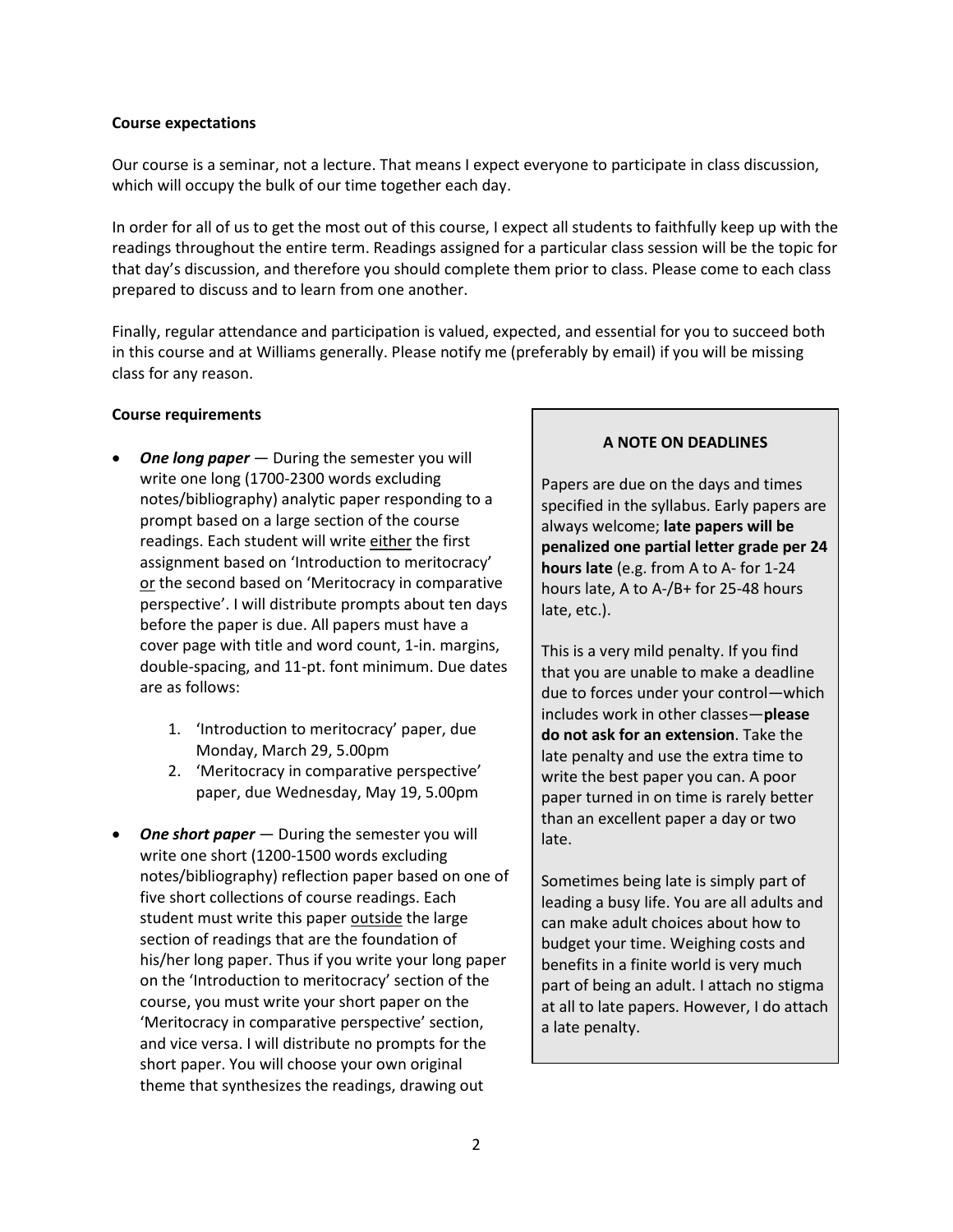and evaluating interesting arguments, claims, and/or conclusions from the authors. All papers must have a cover page with title and word count, 1-in. margins, double-spacing, and 11-pt. font minimum. Due dates are as follows:

### Introduction to meritocracy

- 1. 'An aristocracy of talent,' due Monday, March 8, 5.00pm
- 2. 'An aristocracy of virtue,' due Monday, March 22, 5.00pm

### Meritocracy in comparative perspective

- 3. 'Meritocracy in Singapore,' due Friday, April 9, 5.00pm
- 4. 'Meritocracy in France,' due Monday, April 26, 5.00pm
- 5. 'Meritocracy in America,' Friday, May 14, 5.00pm
- *Take-home final exam* At the end of the semester you will write a final exam. This will be an openbook take-home format completed over a 24-hour period of your choosing during the week May 20- 28. The exam will emphasize the final 'Meritocracy on the scales' section of the course but will also ask you to draw upon the previous sections as well.
- *Discussion questions* A minimum of twelve (12) times during the semester you will submit one or two insightful and/or interesting questions for discussion based on the assigned reading(s) for that day. Possible questions might explore unclear passages in the readings, point out notable gaps in an author's discussion, or offer critiques of an author's argument. The best questions will be framed by a brief (< 300 words) discussion. I will use these questions to guide class discussion each day, including calling on you in class based on your remarks. Use our course Glow page to submit them. Questions are due by 8.30am the day of class. *Glow will lock automatically at that time and will not accept any questions submitted after the deadline.* If you are a late riser, submit your questions the night before. I will grade questions on a check-plus/check/check-minus scale.
- *Class participation* Regular attendance and contributions to discussion are important, valued and expected. You are allowed two free passes for missing class without an excuse. Excused absences include personal illness, family emergencies, religious holidays, job interviews, and the like. Three or more unexcused absences will result in a reduction in your class participation grade.

### **Honor Code**

While you may consult your friends, classmates, professors, and printed sources regarding the ideas discussed in this class, all written work must be yours and yours alone. **On papers, be scrupulous in avoiding plagiarism**. Be sure to use quote marks when quoting directly and cite appropriately. **On the take-home final exam, do not consult any sources not assigned for class (this includes the internet) and do not discuss your ideas or your written work with anyone.**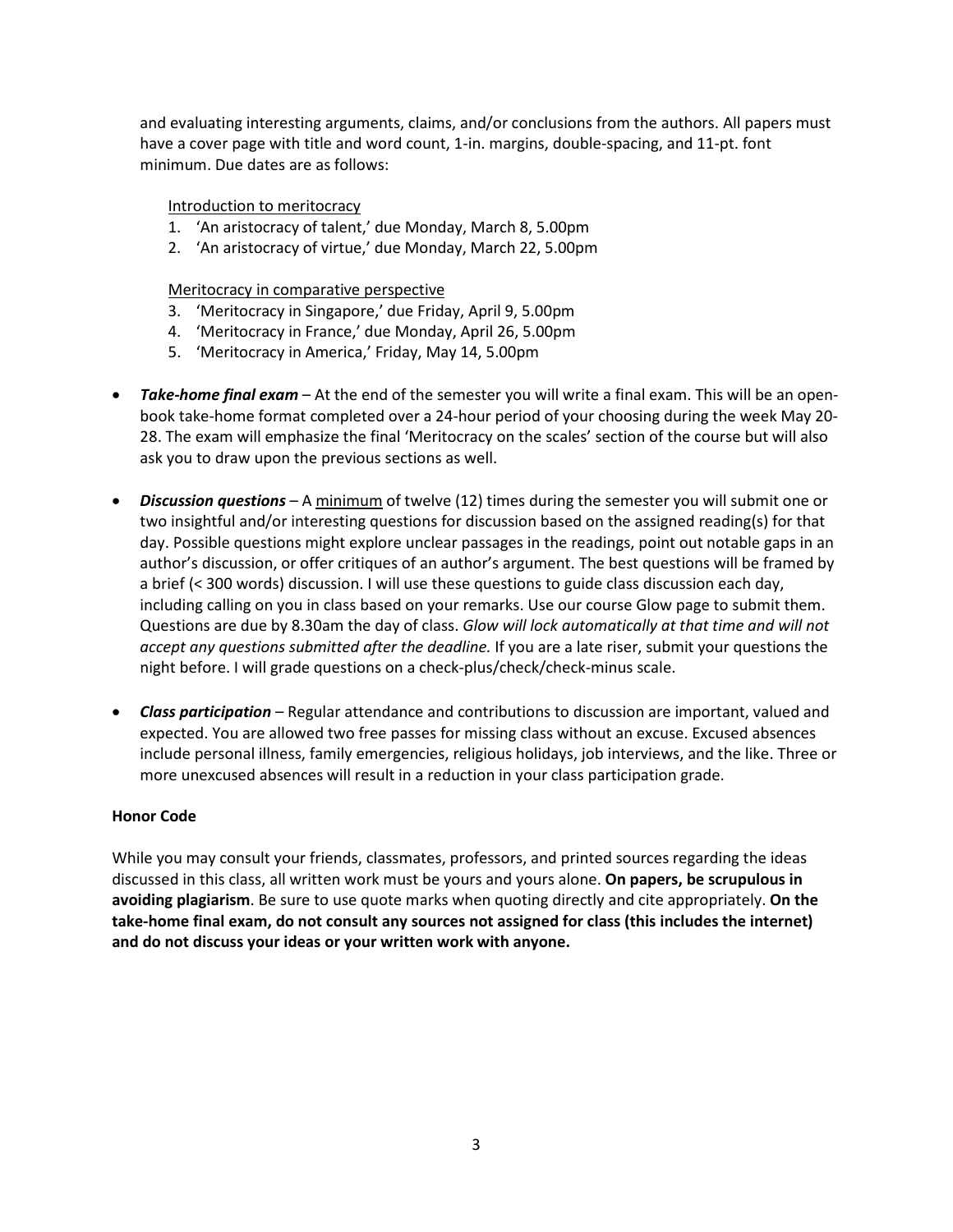# **Grades**

I will determine your final course grade according to the following formula:

| Long paper           | <b>30%</b> |
|----------------------|------------|
| Short paper          | 20%        |
| Take-home final exam | 25%        |
| Discussion questions | 15%        |
| Class participation  | 10%        |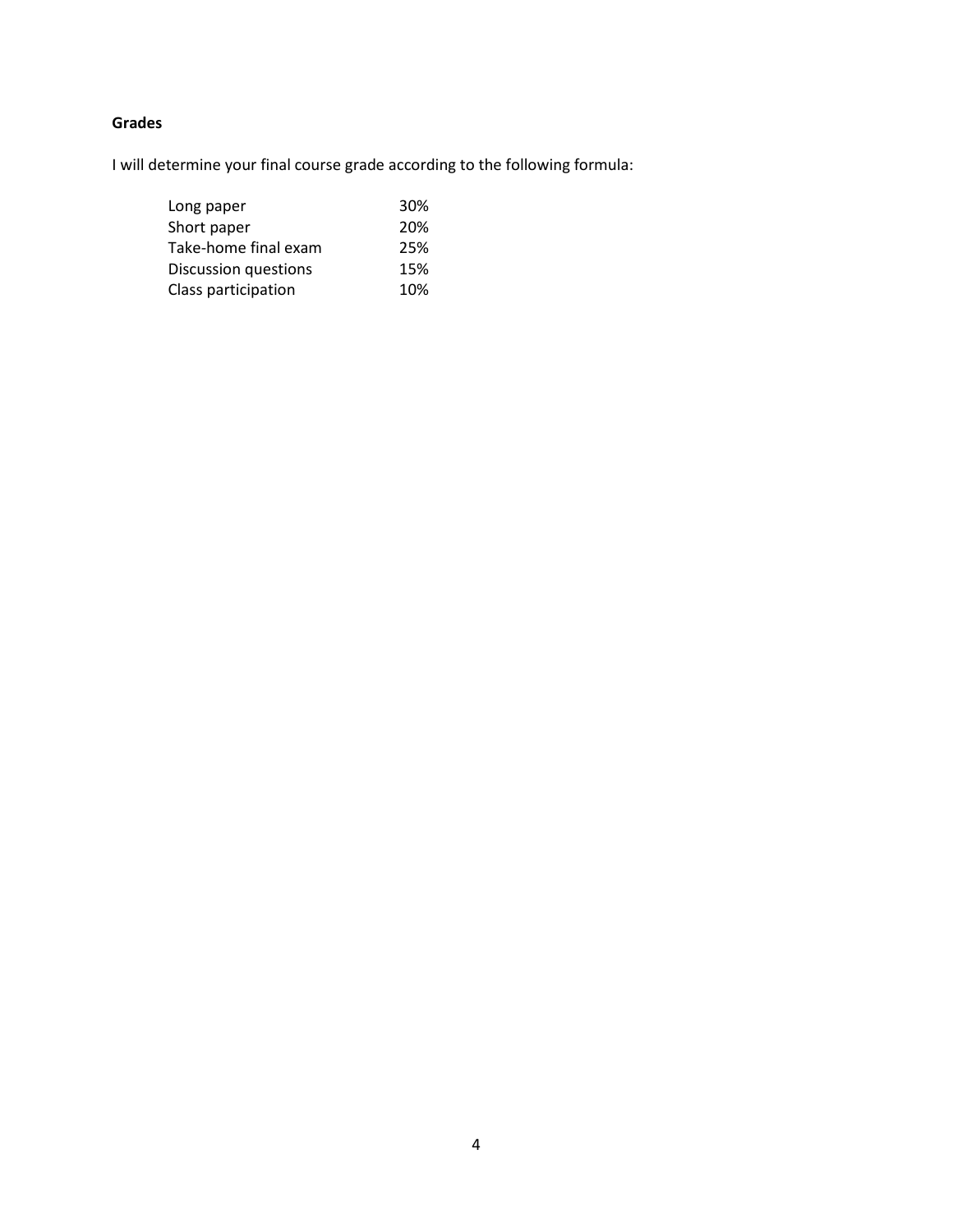### **Course calendar**

### **AN INTRODUCTION TO MERITOCRACY**

#### Friday **Introduction to the class**

Feb. 19

• no readings

#### Monday **The American meritocracy**

Feb. 22

- Daniel Bell, "On meritocracy and equality," The Public Interest 29 (Fall 1972), 29-68.
- Ross Douthat, seven columns, New York Times, 2013-20.
- Jacob Siegel, "2020: The year elites failed upwards," Unherd, 31 December 2020.

### Wednesday **An aristocracy of talent I: Social mobility**

- Feb. 24
- Raj Chetty et al., "Where is the land of opportunity? The geography of intergenerational mobility in the United States," Quarterly Journal of Economics 129 (2014), 1553-1623. (*Read Sections I, II, IVA, IVC, & VII*)
- Raj Chetty et al., "The fading American dream: Trends in absolute income mobility since 1940," Science 356 (6336) (28 April 2017), 398-406.
- Scott Winship, "Economic mobility in America: A state-of-the-art primer," Archbridge Institute, March 2017. (*Read pp. 1-4, 9-19, 33-47*)
- Scott Winship, "Economic mobility in America: A state-of-the-art primer Part 2: The United States in comparative perspective," Archbridge Institute, December 2018. (*Read pp. 17-22, 24-34*)

#### Monday **An aristocracy of talent II: Social immobility**

March 1

- Gregory Clark, The Son Also Rises (2014), chs. 1-3 & 6.
- Guglielmo Barone and Sauro Mocetti, "What's your (sur)name? Intergenerational mobility over six centuries," VoxEU, 17 May 2016.
- "The landlords are back," The Economist, 19 September 2020.

### Wednesday **An aristocracy of talent III: Intelligence**

March 3

- Stuart Ritchie, Intelligence: All That Matters.
- Elliot M. Tucker-Drob et al., "Genetic and environmental influences on cognition across development and context," Current Directions in Psychological Science 22 (2013), 349–355.

Monday

**An aristocracy of virtue I: Ancient Greece**

March 8

• Plato, The Republic (Cambridge UP, 2000), 50-64, 78, 92-95, 100-110.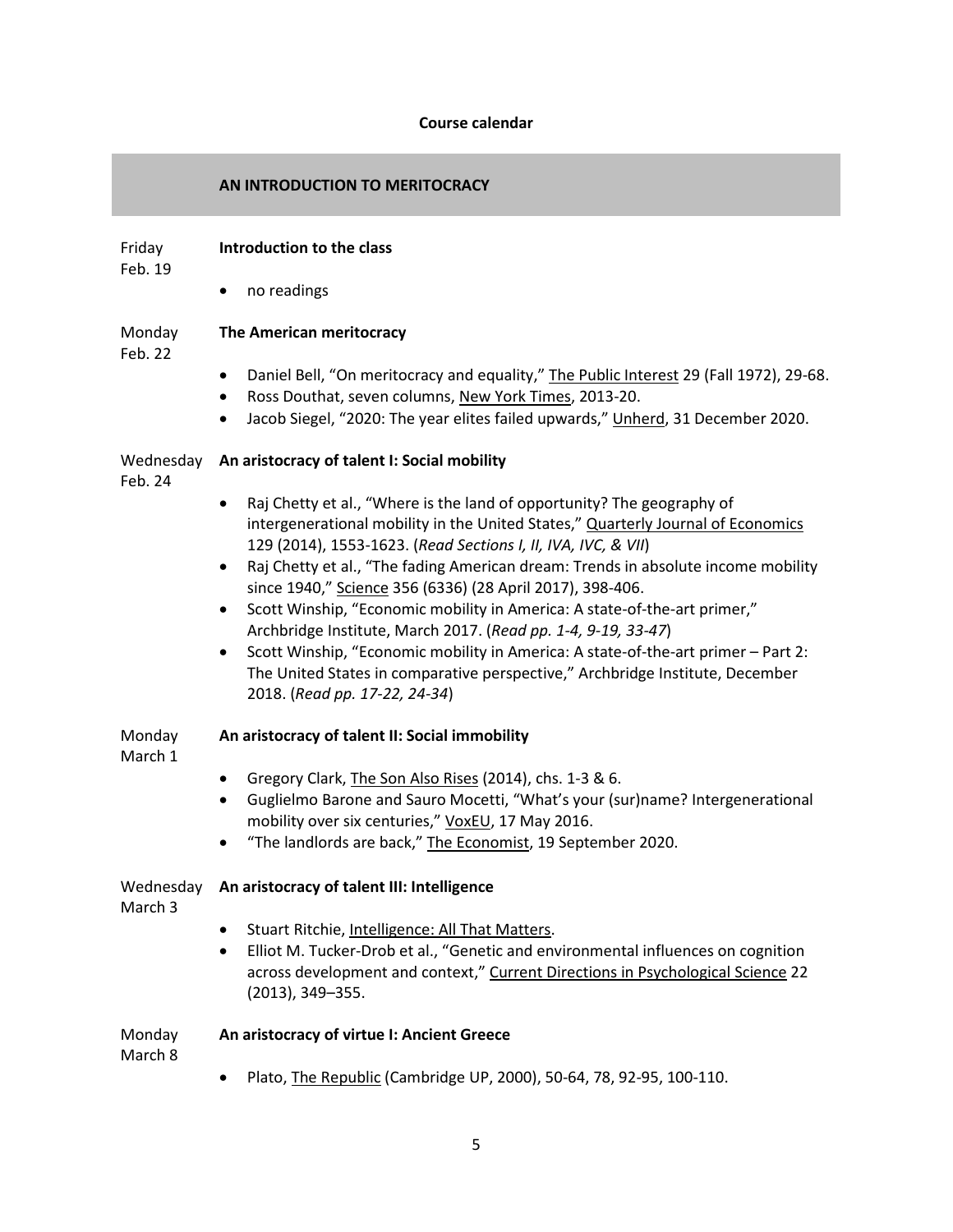# Wednesday **An aristocracy of virtue II: Ancient China**

March 10

- Confucius, The Great Learning, trans. R. Eno.
- Confucius, The Analects (Penguin Books, 1979), Books 2, 12-14 & 16.
- Confucius, Book of Documents (Scribner's Sons, 1899), pp. 31-52.
- Mencius, Mencius (Penguin Books, 1970), Books 4A & 5A.

#### Monday **An aristocracy of virtue III: the American agrarian tradition**

March 15

- M. Andrew Holowchak, "Jefferson's moral agrarianism," Encyclopedia of Food and Agricultural Ethics (2019), 1690-1695.
- Wes Jackson, Becoming Native to This Place (1994), 1-5.
- Wendell Berry, "The joy of sales resistance," in Sex, Economy, Freedom & Community (1993), xi-xviii.
- Wendell Berry, "Higher education and home defense," in Home Economics: Fourteen Essays (1987), 49-53.
- Wendell Berry, Life is a Miracle (2000), 55-72, 129-142.
- Wendell Berry, "Major in homecoming," Northern Kentucky University commencement speech, 2009.

### Wednesday **Political meritocracy**

March 17

- Lester Cappon, ed., The Adams-Jefferson Letters (UNC Press, 1959), 387-92, 397- 402.
- Mark Bovens and Anchrit Wille, Diploma Democracy (2017), ch. 7.
- Jan Rosset and Christian Stecker, "How well are citizens represented by their governments?" European Political Science Review 11 (2019), 145-160.
- Ernesto Dal Bó et al., "Who becomes a politician?" The Quarterly Journal of Economics 132 (2017), 1877-1914.

Monday March 22 *Reading period*

# **MERITOCRACY IN COMPARATIVE PERSPECTIVE**

# Wednesday **Meritocracy in Singapore I**

March 24

- Yuri Pines, "Between merit and pedigree: Evolution of the concept of 'elevating the worthy' in pre-imperial China," in Daniel A. Bell and Chenyang Li, eds., The East Asian Challenge for Democracy (2013), 161-202.
- Benjamin Elman, "A society in motion: Unexpected consequences of political meritocracy in late Imperial China, 1400-1900," in Daniel A. Bell and Chenyang Li, eds., The East Asian Challenge for Democracy (2013), 203-31.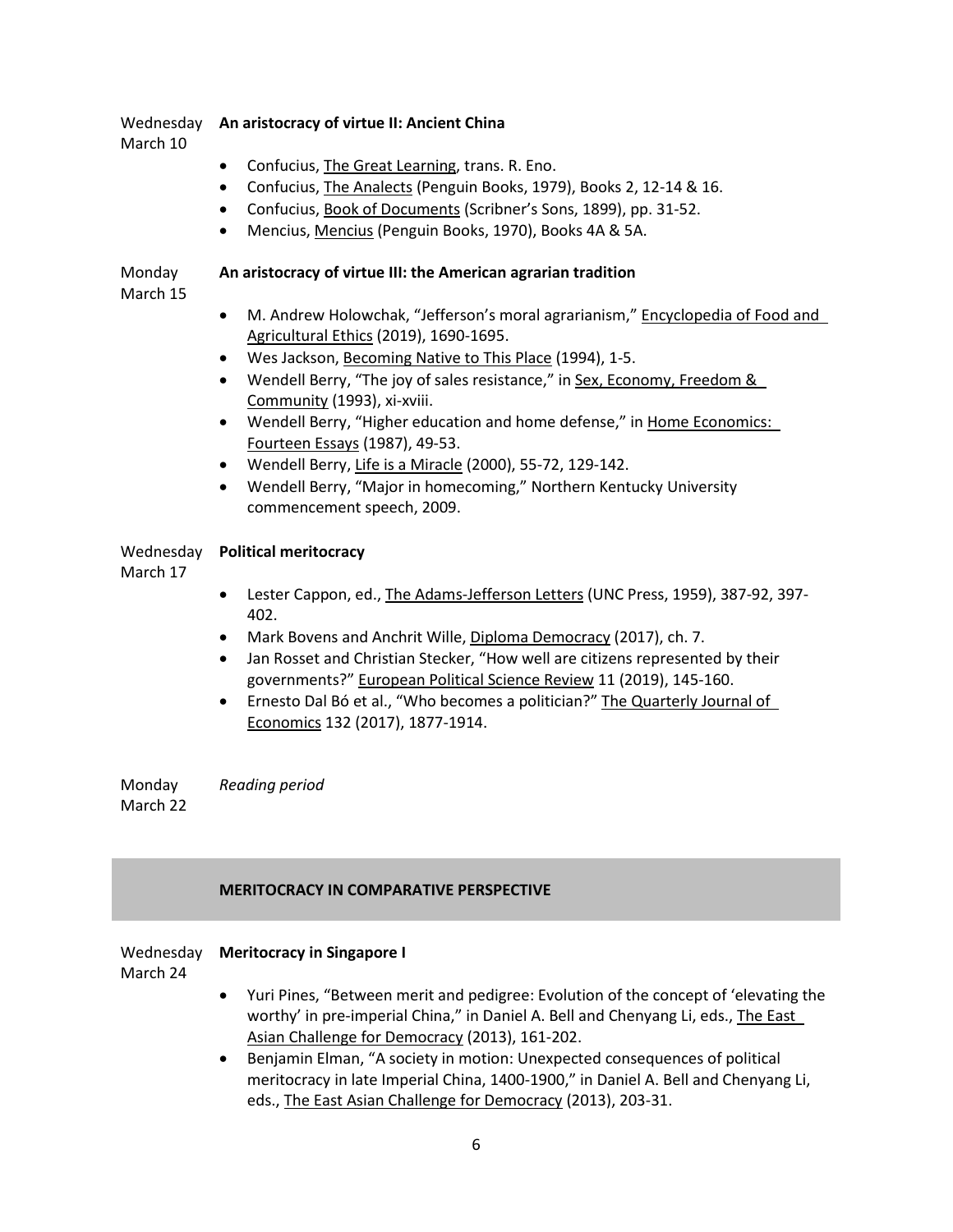| March 29              |                                                                                                                                                                                                                                                                                                                                                                                                                                                                                                             |
|-----------------------|-------------------------------------------------------------------------------------------------------------------------------------------------------------------------------------------------------------------------------------------------------------------------------------------------------------------------------------------------------------------------------------------------------------------------------------------------------------------------------------------------------------|
|                       | Benjamin Wong, "Political meritocracy in Singapore: Lessons from the PAP<br>government," in Daniel A. Bell and Chenyang Li, eds., The East Asian Challenge for<br>Democracy (2013), 288-313.                                                                                                                                                                                                                                                                                                                |
|                       | Kenneth Paul Tan, "Meritocracy and political liberalization in Singapore," in Daniel<br>$\bullet$<br>A. Bell and Chenyang Li, eds., The East Asian Challenge for Democracy (2013), 314-<br>39.                                                                                                                                                                                                                                                                                                              |
|                       | M. Jae Moon and Changho Hwang, "The state of civil service systems in the Asia-<br>$\bullet$<br>Pacific region: A comparative perspective," Review of Public Personnel<br>Administration 33 (2013), 121-139.                                                                                                                                                                                                                                                                                                |
|                       | Nigel Li, "A 'new mandate' for Singapore's government?" The Diplomat, 13 July<br>$\bullet$<br>2020.                                                                                                                                                                                                                                                                                                                                                                                                         |
| Wednesday<br>March 31 | <b>Meritocracy in Singapore III</b>                                                                                                                                                                                                                                                                                                                                                                                                                                                                         |
|                       | Goh Chor Boon and S. Gopinathan, "The development of education in Singapore<br>٠<br>since 1965," in Lee Sing Kong et al., Toward a Better Future: Education and Training<br>for Economic Development in Singapore Since 1965 (2008), 12-38.<br>Park Tee Ng, Learning From Singapore: The Power of Paradoxes (2017), ch. 4.<br>$\bullet$<br>OECD, "Singapore: Rapid improvement followed by strong performance," in Strong<br>$\bullet$<br>Performers and Successful Reformers in Education (2010), 159-176. |
| Monday                | OECD, "Singapore - Country Note - PISA 2018 Results" (2019).<br><b>Meritocracy in Singapore IV</b>                                                                                                                                                                                                                                                                                                                                                                                                          |
| April 5               |                                                                                                                                                                                                                                                                                                                                                                                                                                                                                                             |
|                       | Dennis Kwek et al., "'Bridges and ladders': The paradox of equity in excellence in<br>$\bullet$<br>Singapore schools," in Siao See Teng et al., Equity in Excellence (2019), 87-108.<br>Michael D. Barr and Zlatko Skrbiš, Constructing Singapore (2008), chs. 6 & 9.<br>٠<br>Stefano Harney, "Meritocracy in Singapore," Educational Philosophy and Theory<br>(2020).                                                                                                                                      |
| Wednesday<br>April 7  | <b>Meritocracy in France I</b>                                                                                                                                                                                                                                                                                                                                                                                                                                                                              |
|                       | Pierre Bourdieu, The State Nobility, Prologue & Part I.                                                                                                                                                                                                                                                                                                                                                                                                                                                     |
| Monday<br>April 12    | <b>Meritocracy in France II</b>                                                                                                                                                                                                                                                                                                                                                                                                                                                                             |
|                       | Pierre Bourdieu, The State Nobility, Part II & Part III, ch. 1.                                                                                                                                                                                                                                                                                                                                                                                                                                             |
| Wednesday<br>April 14 | <b>Meritocracy in France III</b>                                                                                                                                                                                                                                                                                                                                                                                                                                                                            |
|                       | Pierre Bourdieu, The State Nobility, Parts IV-V.                                                                                                                                                                                                                                                                                                                                                                                                                                                            |

Monday

**Meritocracy in Singapore II**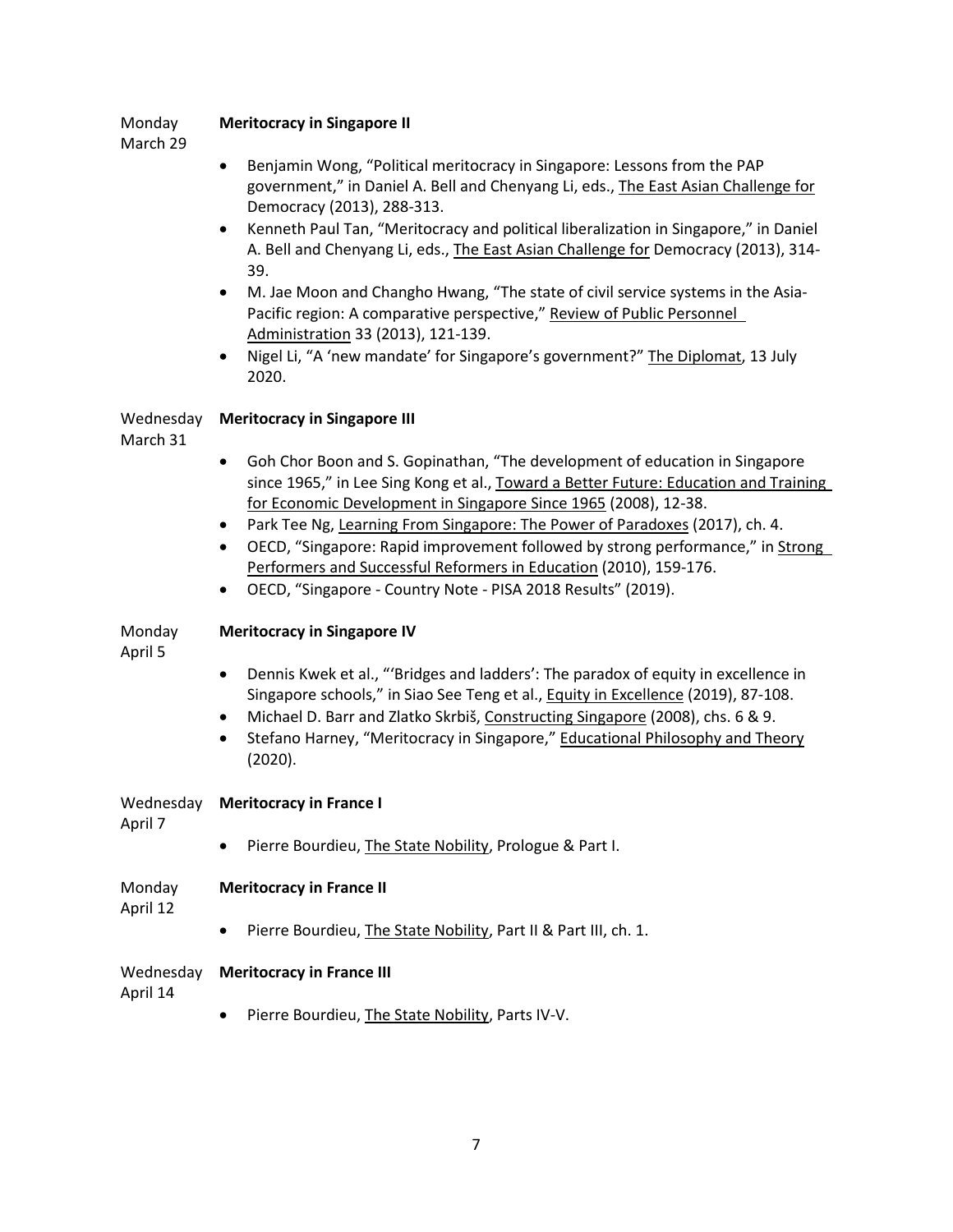### Monday April 19 **Meritocracy in France IV** • Muriel Darmon, "State Nobility revisited: Elite education in France today," [presentation], Columbia University, 3 November 2011. *[see link on course Glow page]* • Peter Gumbel, France's Got Talent.

# Wednesday *Break* April 21

#### Monday **Meritocracy in America I**

April 26

- Meredith C. Frey, "What we know, are still getting wrong, and have yet to learn about the relationships among the SAT, intelligence and achievement," Journal of Intelligence 7, 26 (2019).
- Freddie deBoer, "The progressive case for the SAT," Jacobin, 30 March 2018.
- Lani Guinier, The Tyranny of the Meritocracy: Democratizing Higher Education in America (2015), ch. 2.
- Wayne Au, "The socialist case against the SAT," Jacobin, 14 April 2018.
- UC Office of the President, "University of California Board of Regents unanimously approved changes to standardized testing requirement for undergraduates," 21 May 2020.
- Academic Council Standardized Testing Task Force, University of California, Report of the UC Academic Council Standardized Testing Task Force (STTF), January 2020, 8-88.

# Wednesday **Meritocracy in America II**

April 28

- Jeffrey Selingo, Who Gets In and Why (2020), ch. 3.
- "Brief of amici curiae American Council on Education and 36 other higher education organizations," SFFA v. Harvard, 30 July 2018, 13-21.
- Harvard College Office of Admissions and Financial Aid, "Interviewer Handbook 2014-15," 2-4, 9-12, 38-47.
- Delano R. Franklin et al., "What one student's marked-up Harvard application reveals about the admissions process," Harvard Crimson, 12 September 2018.
- Harvard College Office of Institutional Research, "Admissions and financial aid at Harvard College," February 2013.
- Harvard College Office of Institutional Research, "Harvard College admissions and low income students," 1 May 2013.
- Doug Lederman, "Recipe for success," Williams Alumi Review, September 2005.
- "How admissions works at Williams," EphBlog, 1 October 2018.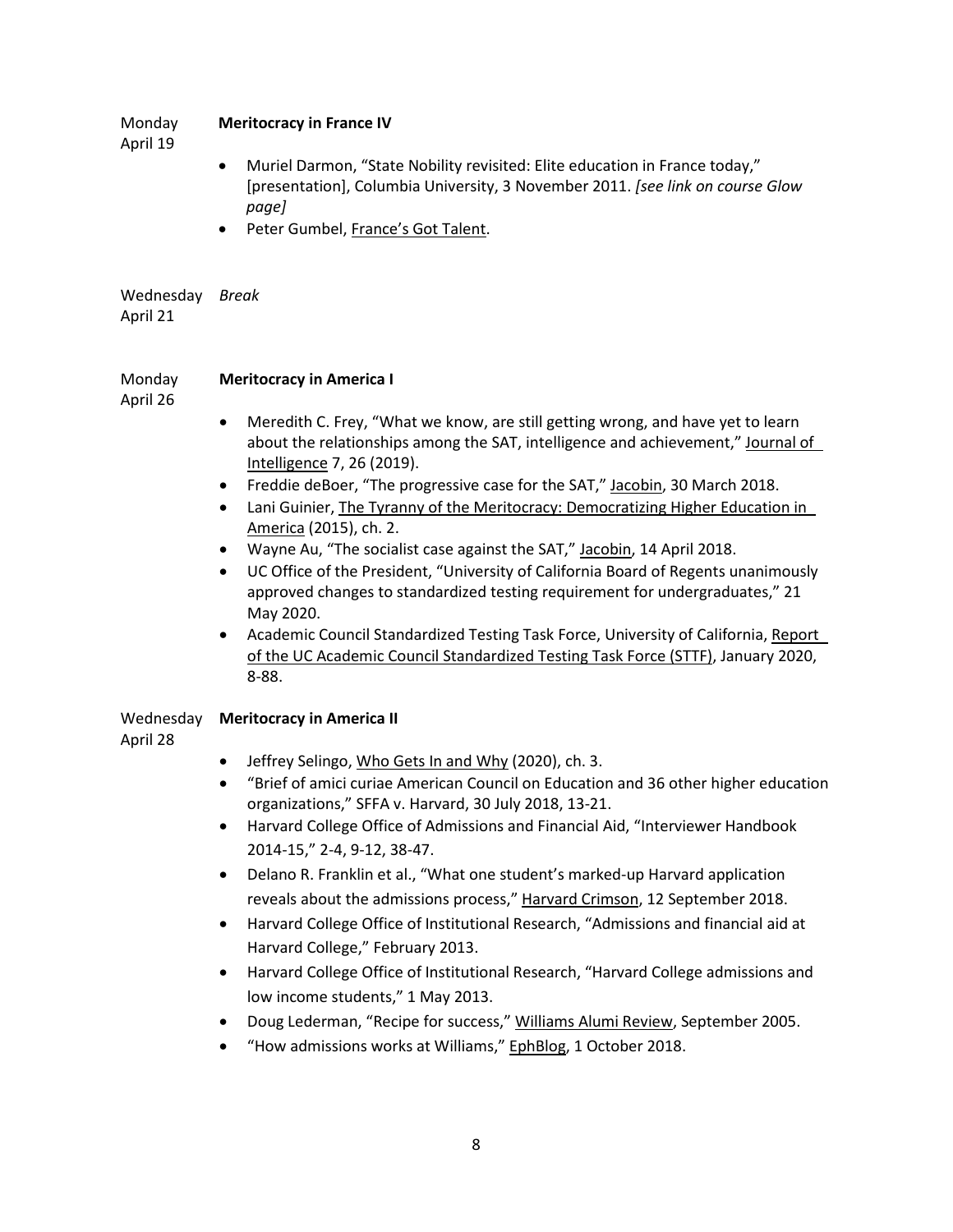#### Monday **Meritocracy in America III**

May 3

- Jonathan Wai, "Investigating America's elite: Cognitive ability, education, and sex differences," Intelligence 41 (2013), 203-211.
- Steven Brint et al., "Where ivy matters: The educational backgrounds of US cultural elites," Sociology of Education 93 (2020), 153-172.
- Lauren Rivera, "Ivies, extracurriculars, and exclusion: Elite employers' use of educational credentials," Research in Social Stratification and Mobility 29 (2011), 71-90.
- Lauren Rivera, "Hiring as cultural matching: The case of elite professional service firms," American Sociological Review 77 (2012), 999-1022.

# Wednesday **Meritocracy in America IV**

May 5

- Elizabeth Currid-Halkett, The Sum of Small Things (2017), ch. 4.
- Pew Research Center, "A wider ideological gap between more and less educated adults," April 2016, 1-8.
- Zach Goldberg, "America's white saviors," Tablet, 5 June 2019.
- Julius Krein, "The real class war," American Affairs 3 (4) (2019), 153-172.

#### Monday **Meritocracy in America V**

May 10

- Anthony P. Carnevale et al., The Merit Myth (2020), ch. 8.
- Fredrik deBoer, The Cult of Smart (2020), ch. 8.
- Michael Lind, The New Class War (2020), ch. 8.

### **MERITOCRACY ON THE SCALES**

# Wednesday **For meritocracy**

May 12

- Tom Nichols, The Death of Expertise (2017), ch. 1 & conclusion.
- Joel Stein, "How I learned to stop worrying and love the elite," Washingtonian, November 2019.
- Helen Andrews, "The new ruling class," Hedgehog Review 18 (2) (Summer 2016).